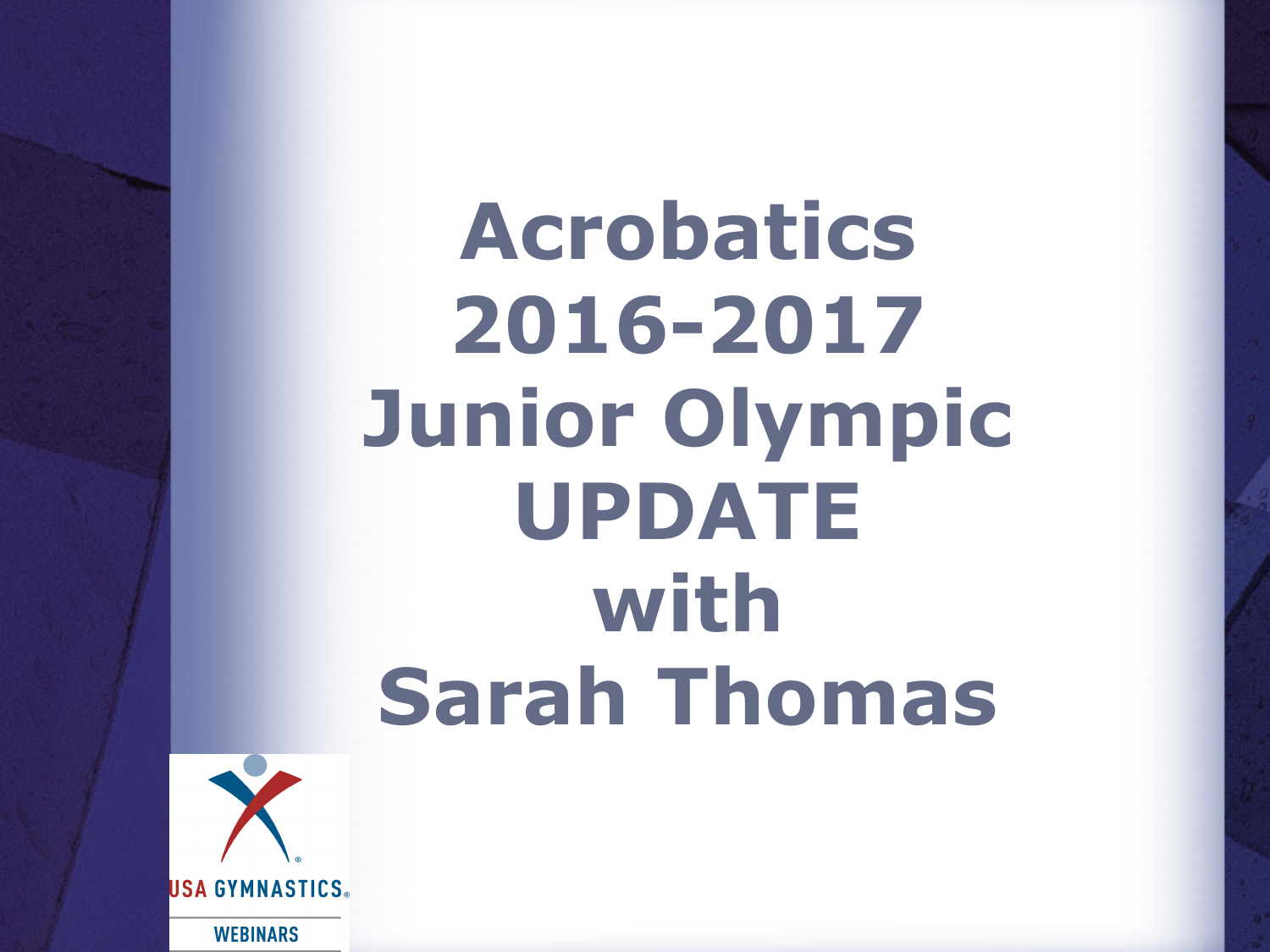### **Primary Goals for General Changes to JO Levels 5-10**

- § Simplify JO Program
- **Build stronger progressions**
- Create more variety at optional levels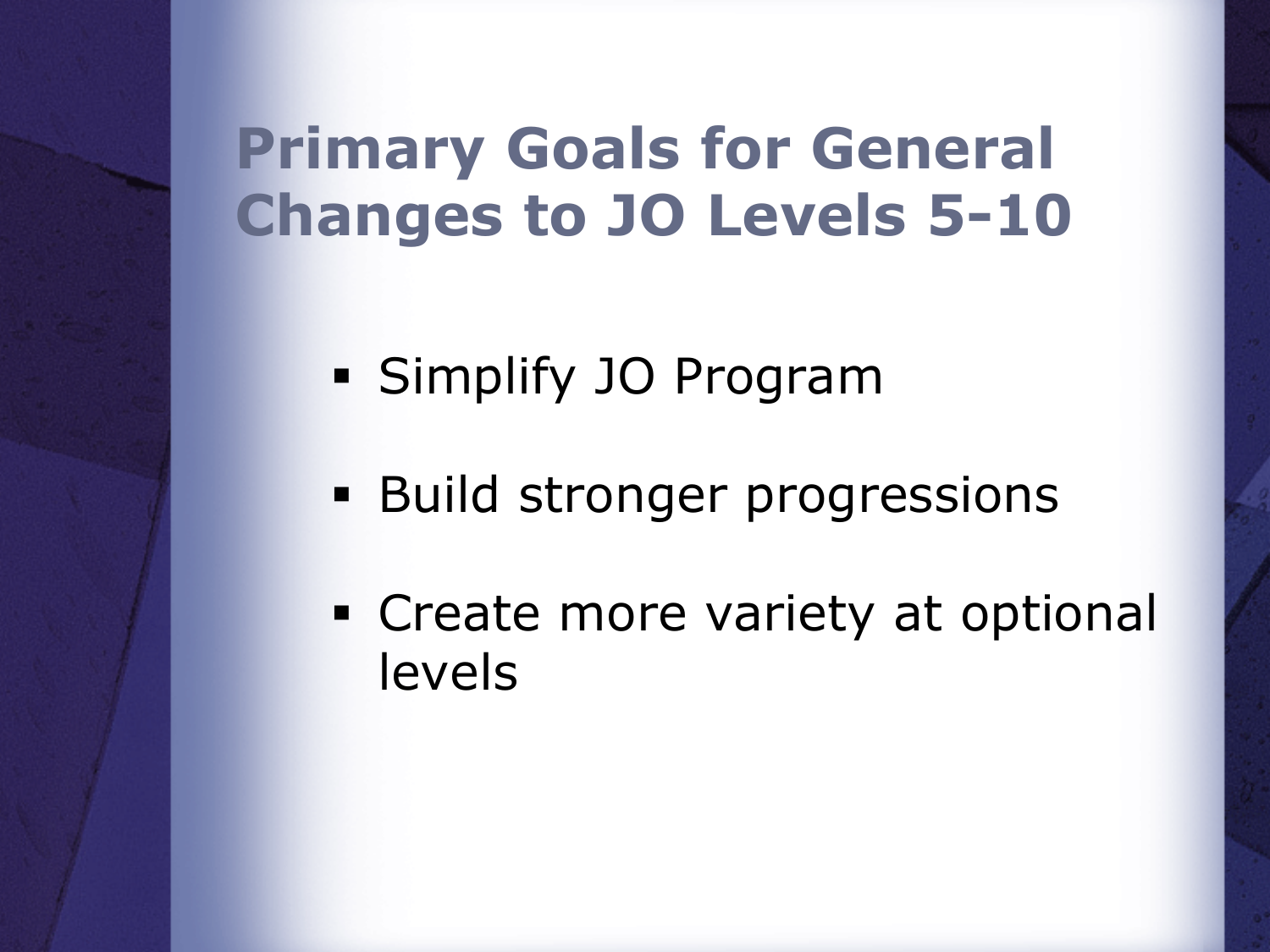### **JO Levels**

- National Track will be Levels 5-10 as it was before
- Compulsory top positions are limited to those listed in the skill description. They are not interchangeable unless listed.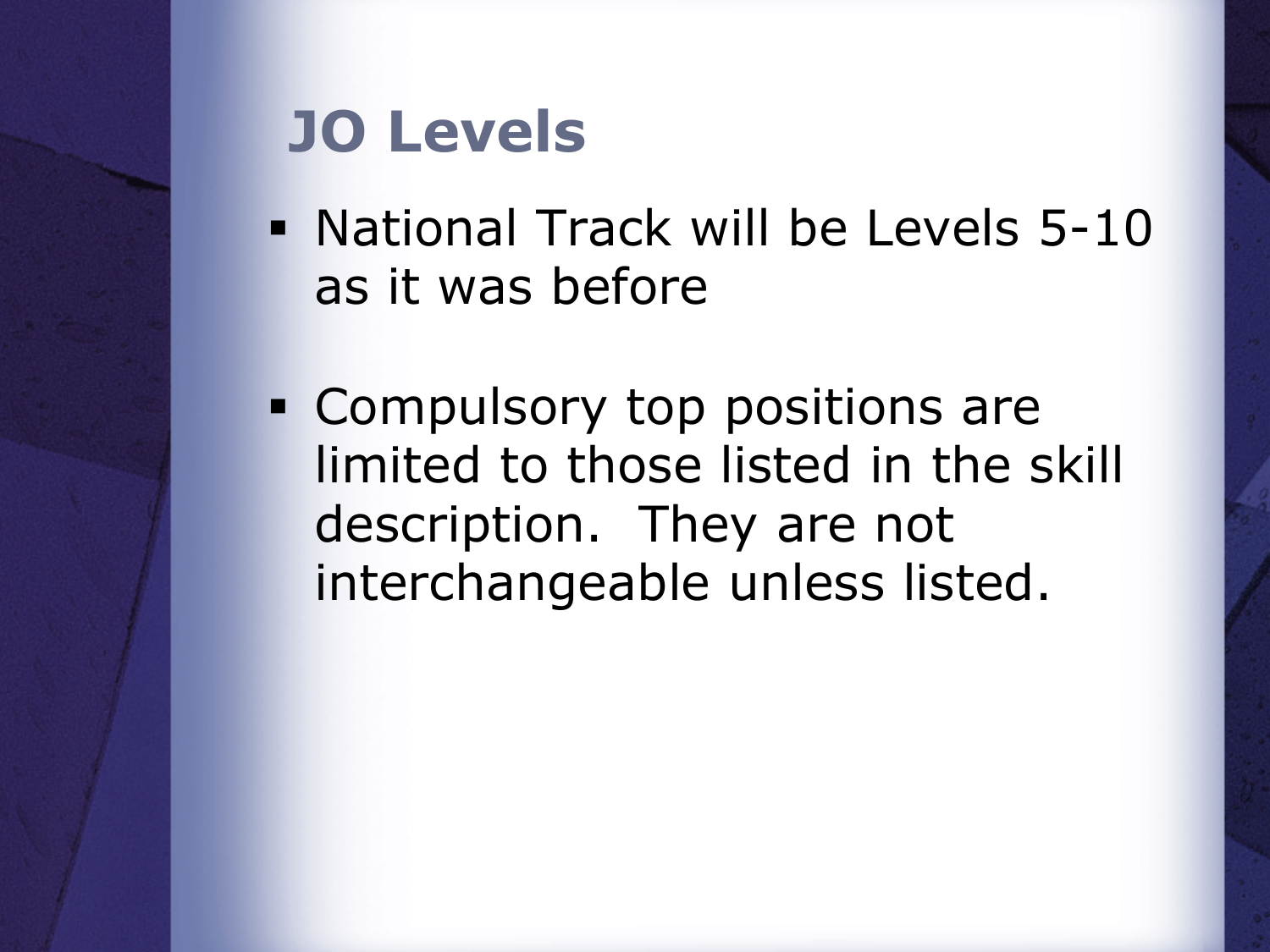- § Skills in level 5 will remain the same
- New Music for all routines
- § New Choreography for all routines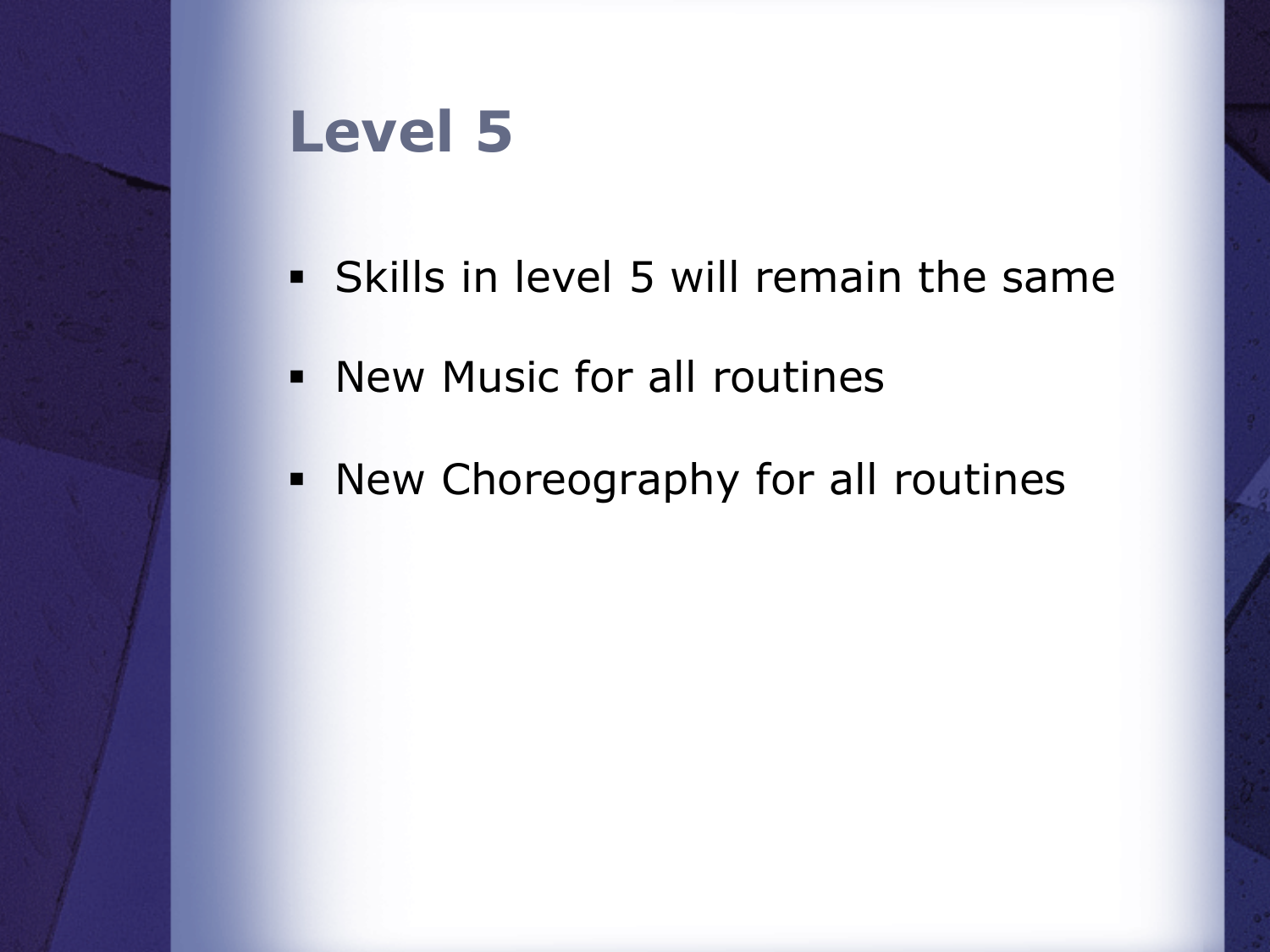- § Boost wording has been detailed and should be noted when training these skills.
- § Men's Pair and Mixed Pair omitted a balance and a dynamic skill to reduce the total number of skills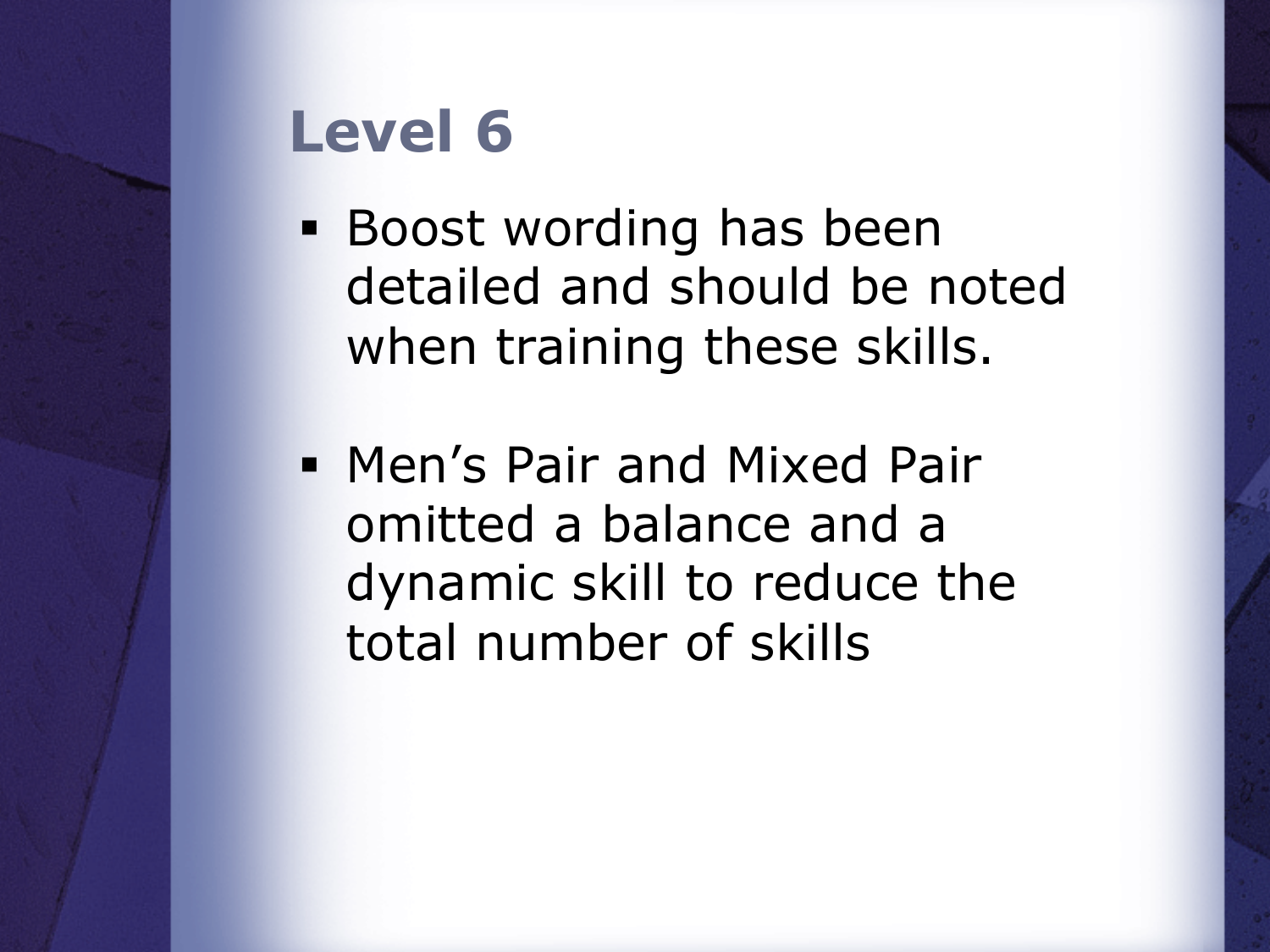- Boost wording has been detailed and should be noted when training these skills
- **Mixed Pair addition of 0/4 to cradle** catch
- § Women's Group 2a included positions of shoulder stand, tuck and pike.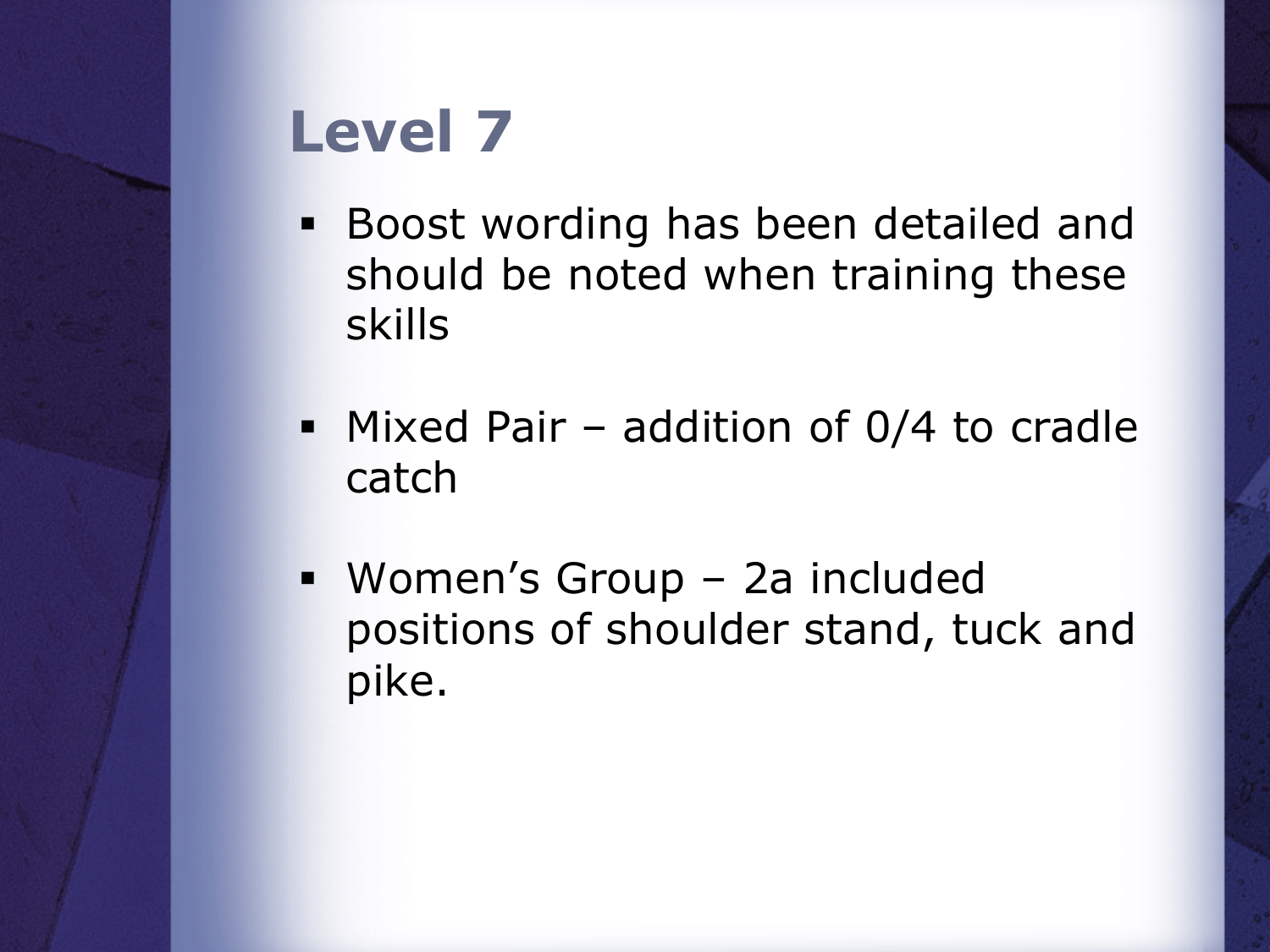- § Women's Pair 9c added pike and layout shapes
- § Mixed Pair Switch Row 3 and 5 to keep consistent with other disciplines.
- § Women's Group Various changes including
	- − Addition of other shapes both in balance and dynamic
		- **Bridge base in column**
	- − Addition of new skill helicopter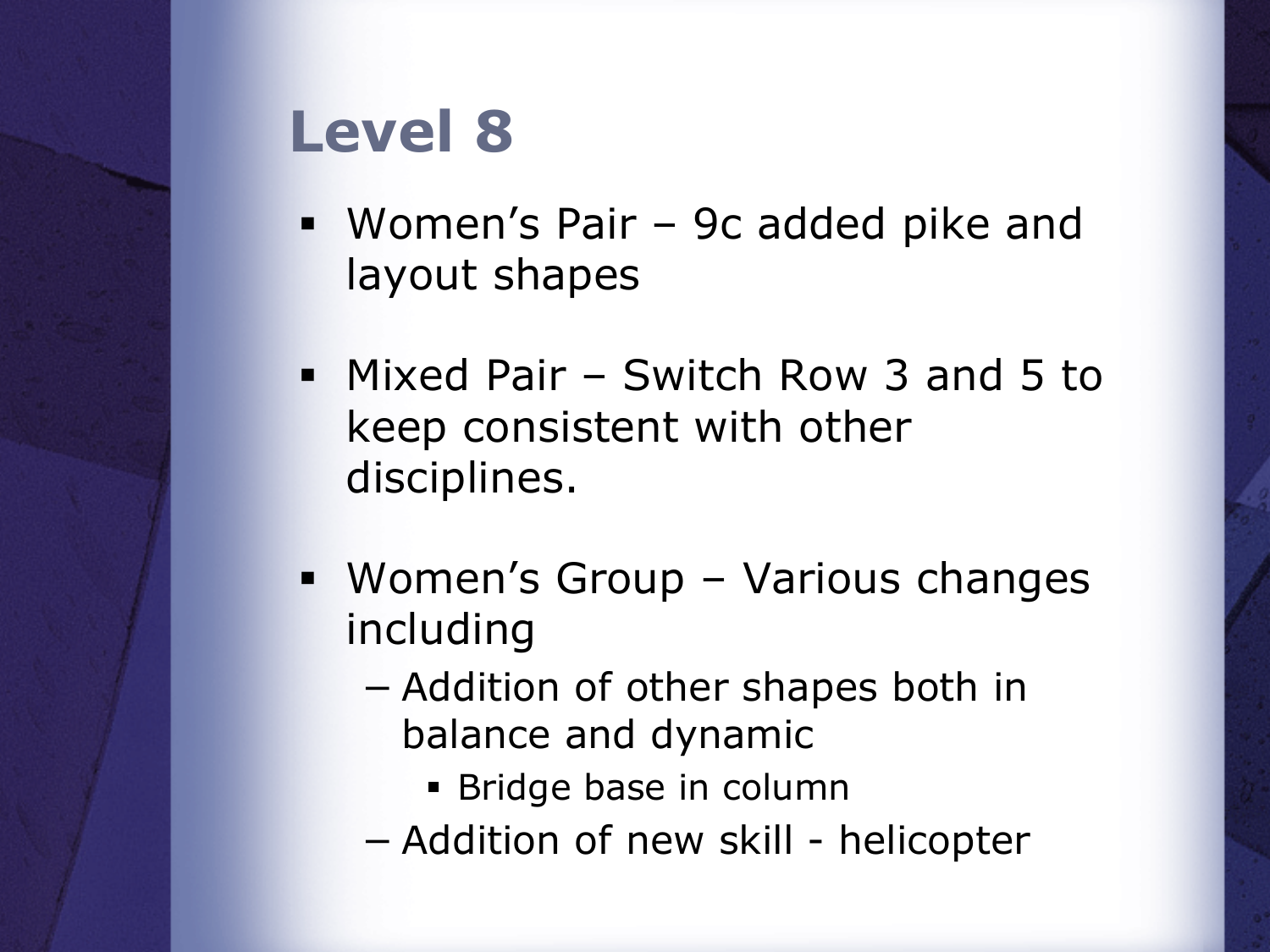- § Men's Group Balance
	- − 3 pyramids total
	- − 1 from each row and then an optional pyramid from either row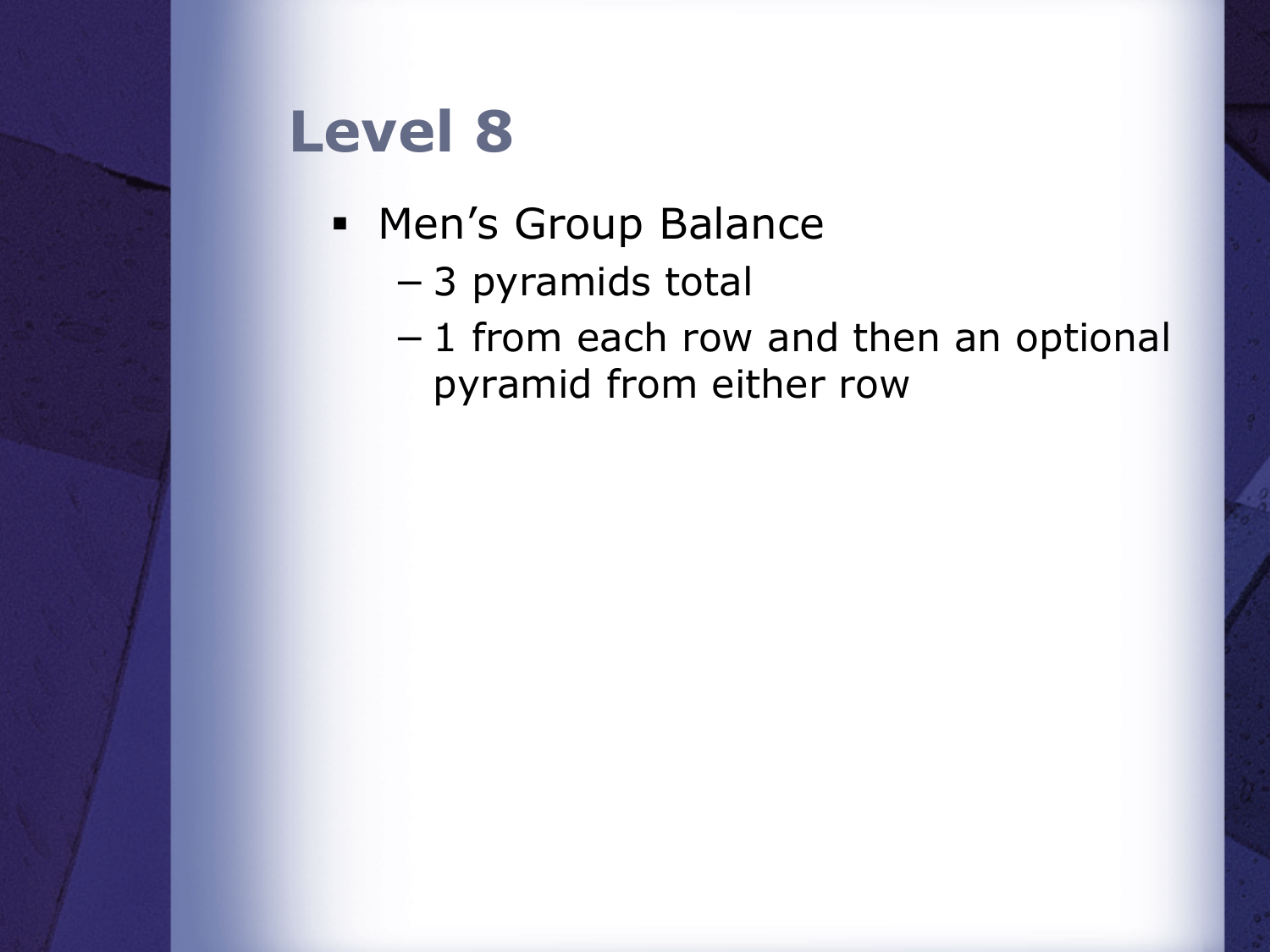### **Levels 9 and 10**

- **Simplified to encourage more** participation and retention at these levels
- Create some differences from the 11-16 track
- § Allow for more freedom with skill selections
- **Provide smoother progression** into the Junior Elite level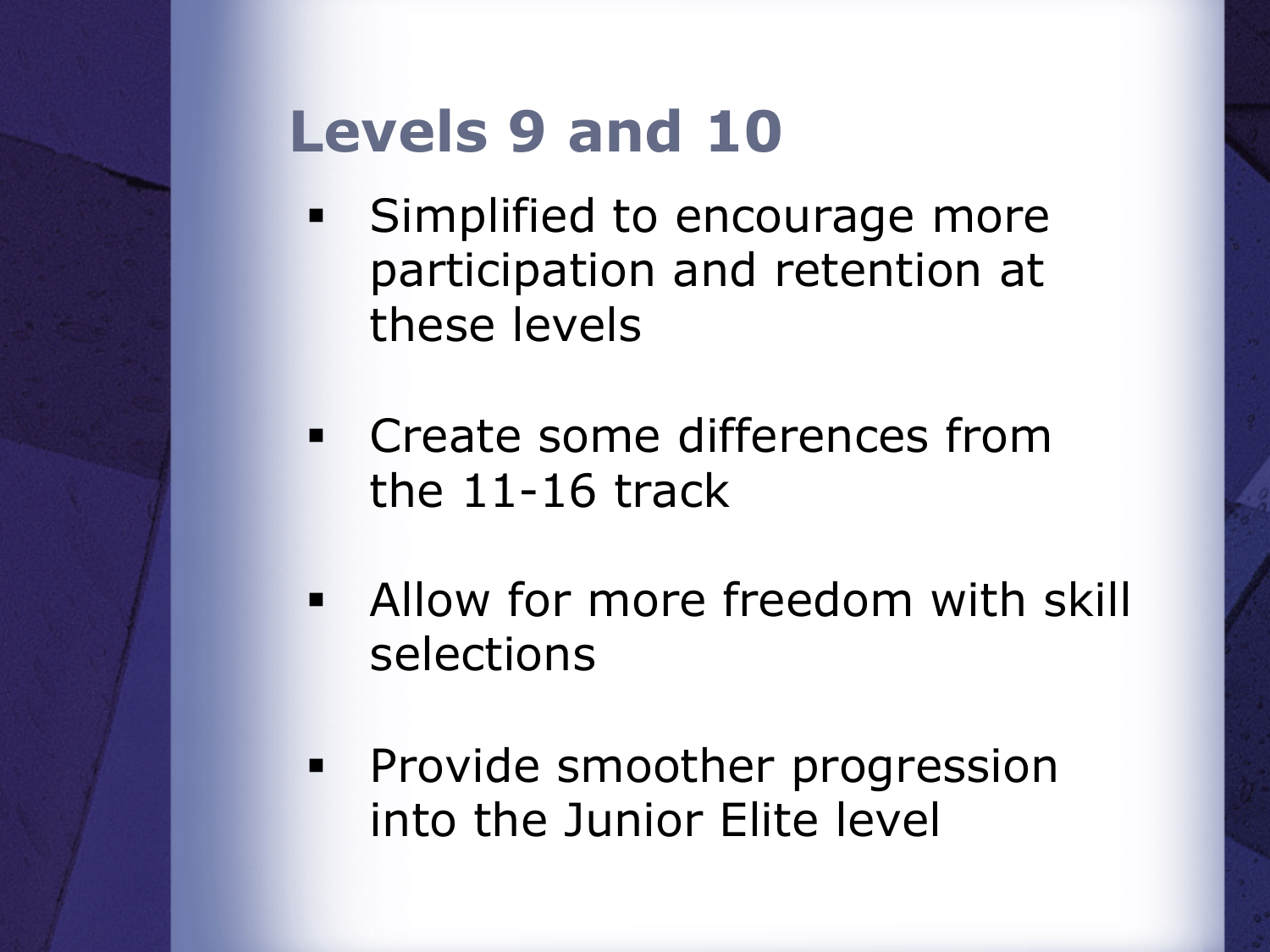# **Level 9 Requirements**

- **Example 1 Level is fully optional and will follow** 12-18 rules – take note of simple requirements and restrictions
- § Pair/Groups will earn difficulty based on the TOD
- § Minimum DV 15 with Maximum 30 for a 10.0
- § Balance Routine 2:30 max
- § Dynamic Routine 2:00 max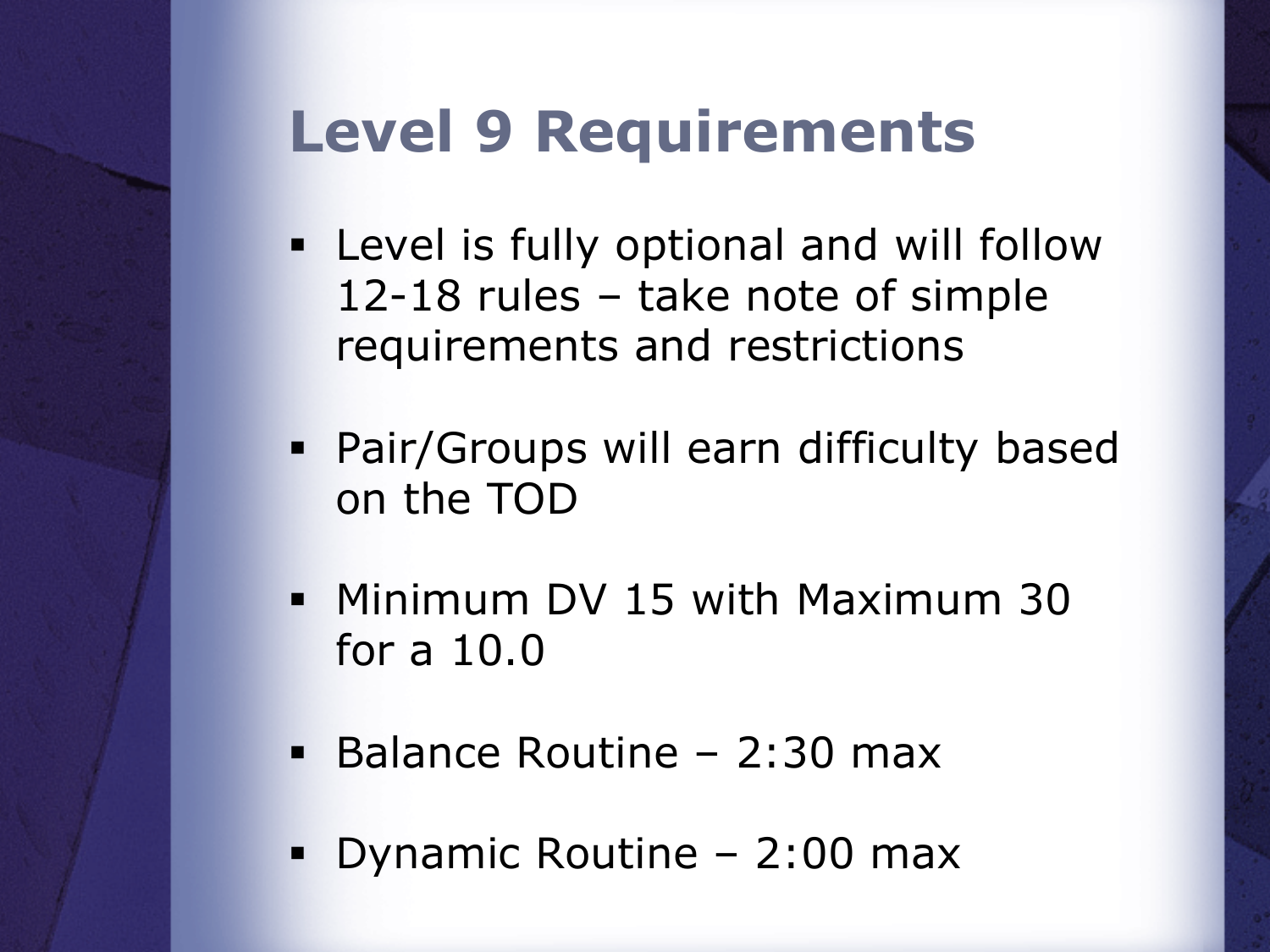### **Level 10 Requirements**

- **Example 1** Level is fully optional and will follow 12-18 rules – take note of simple requirements and restrictions
- § Pair/Groups will earn difficulty based on the TOD
- § Minimum DV 30 with Maximum 55 for a 10.0
- § Balance Routine 2:30 max
- § Dynamic Routine 2:00 max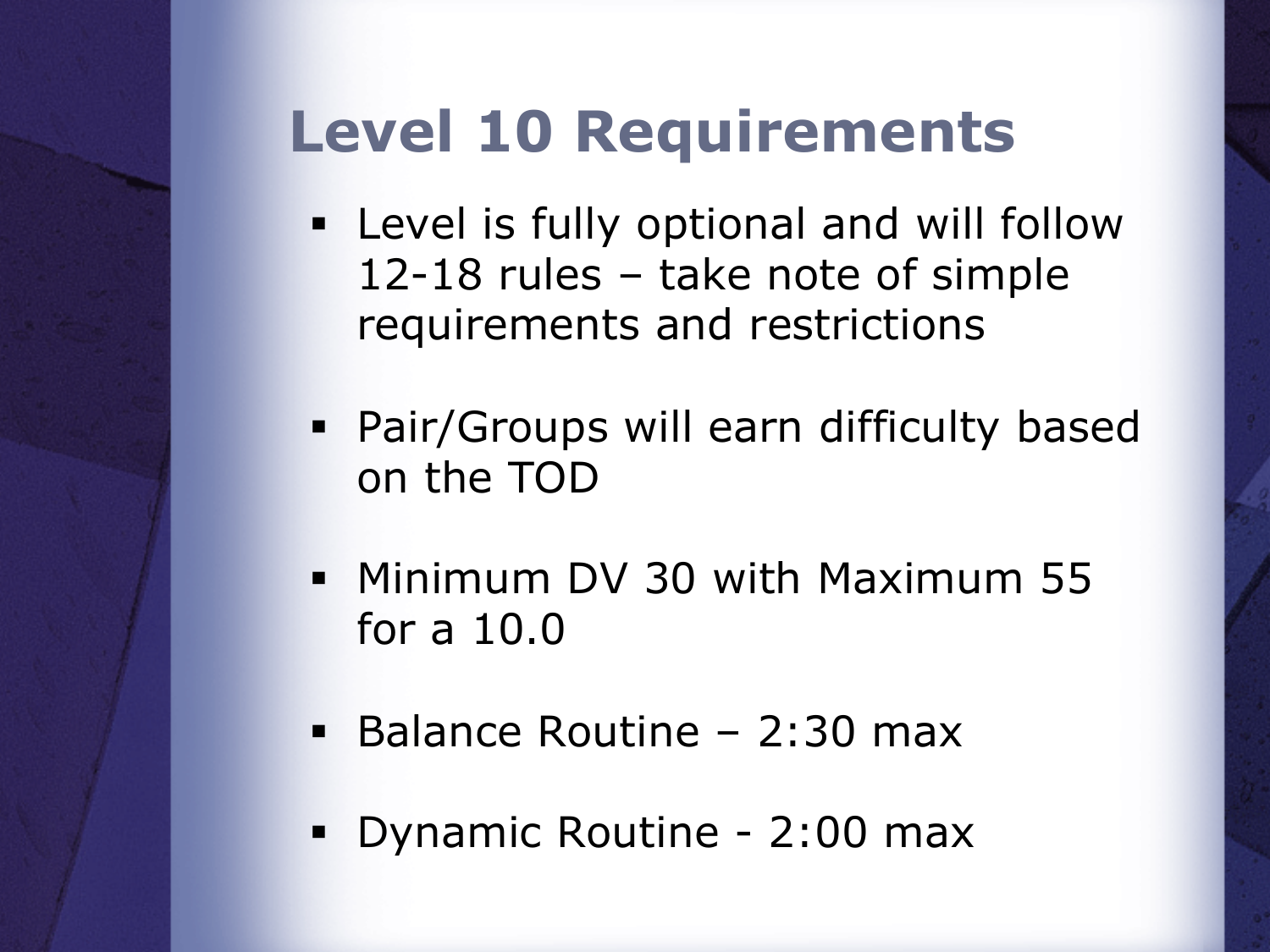### **MUSIC**

- § Levels 8-10 and International Tracks are allowed to have music with words/lyrics for one routine
- **■** Music with lyrics must be noted clearly on tariff sheets
- § Lyrics should serve to highlight the routine
- Lyrics must be appropriate
- § Nicole B and Kari D can help with letting coaches know what is appropriate for music and leotards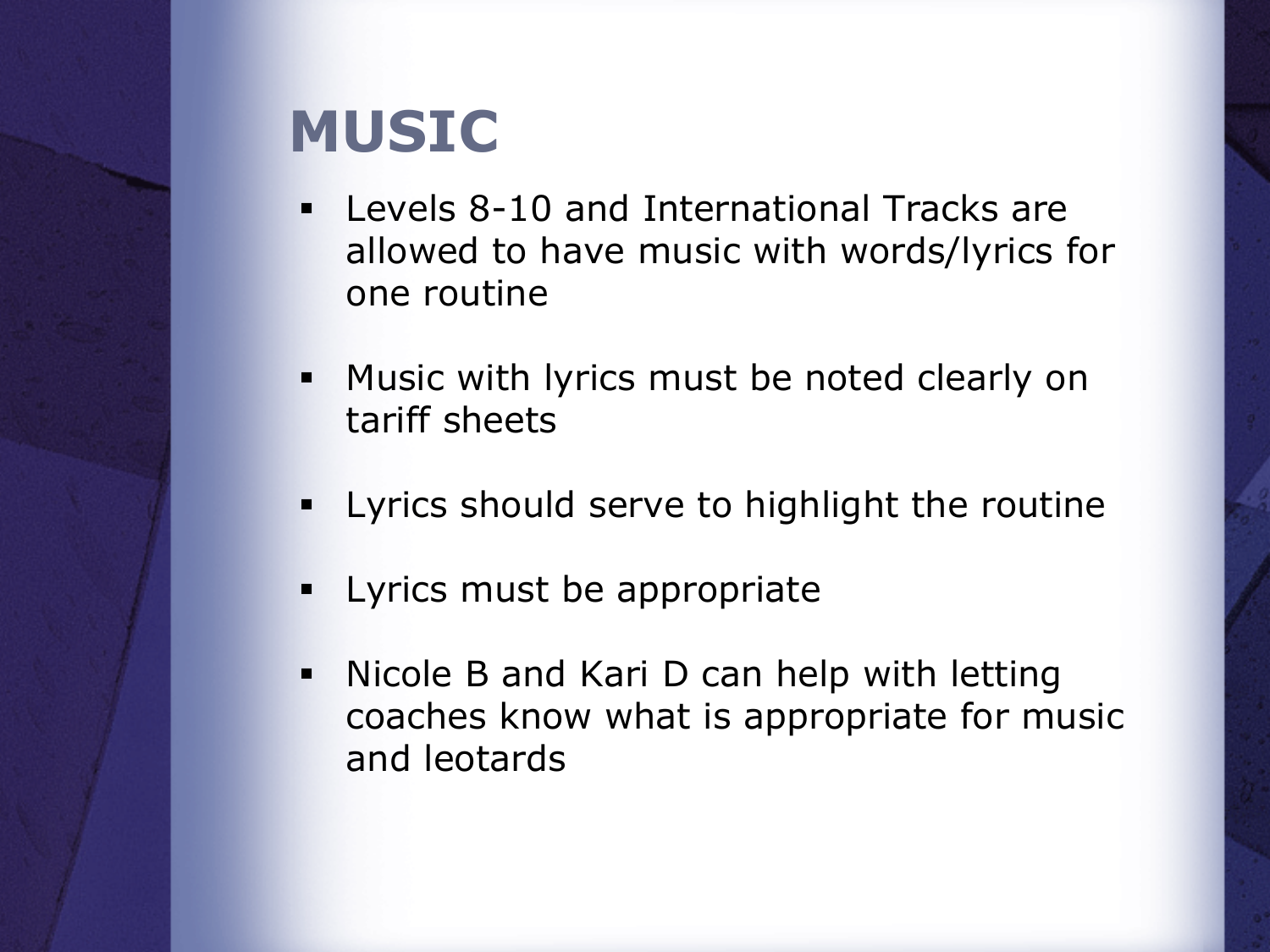### **SCORING**

- § LEVEL 5-6
	- − Total Score =
		- Execution average  $x$  2 + Difficulty
		- § No Artistry Score
		- § No Partnership (symmetry/manner) deductions – size only
- § LEVEL 7-8
	- − Total Score =
		- Execution average  $x$  2 + Artistry Average + Difficulty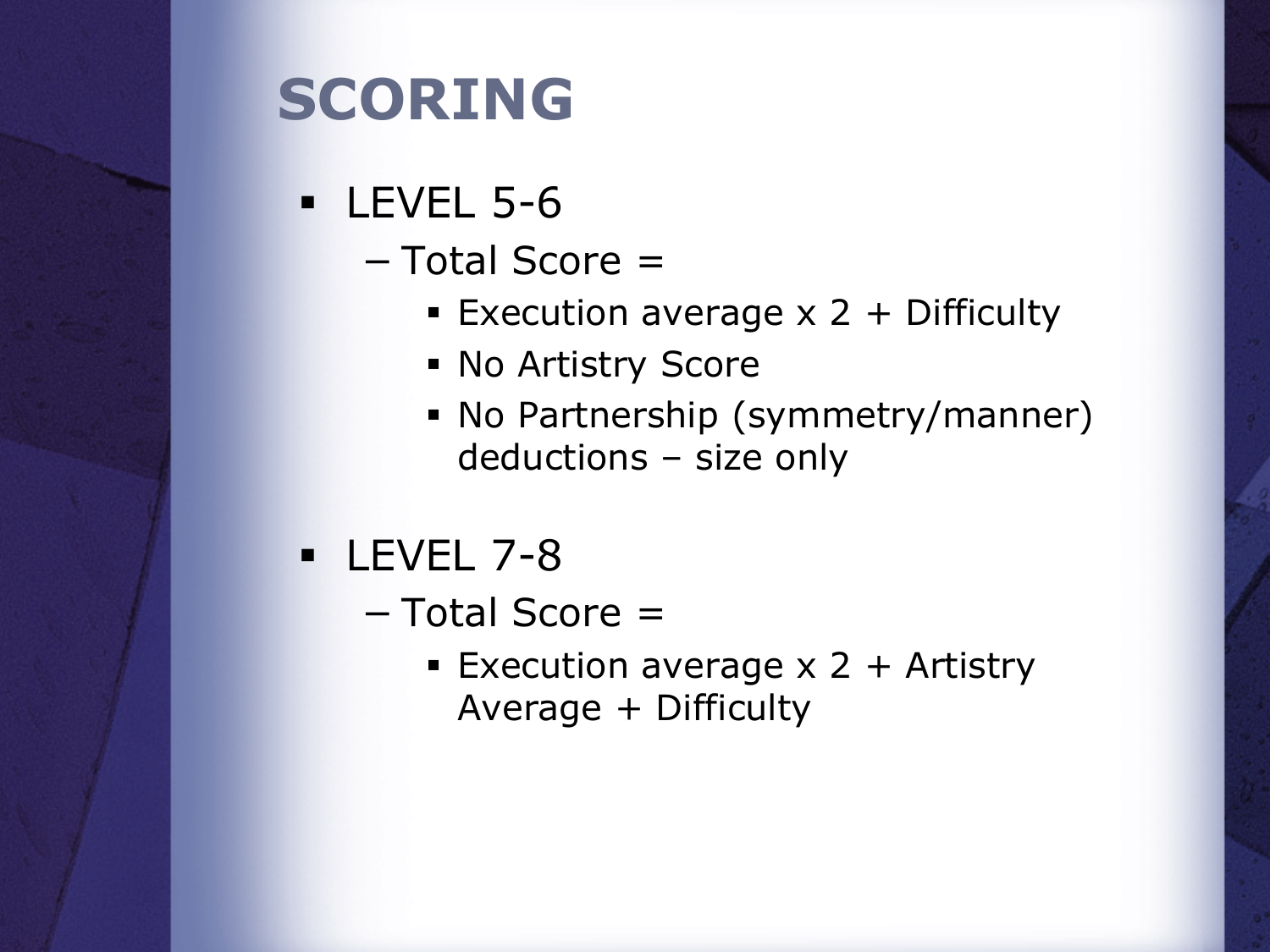# **Level 5/6**

Example:

Execution average  $7.8 \times 2 = 15.60$ Difficulty 10.00 CJP/DJ Penalties (-0.0) Final Score 25.60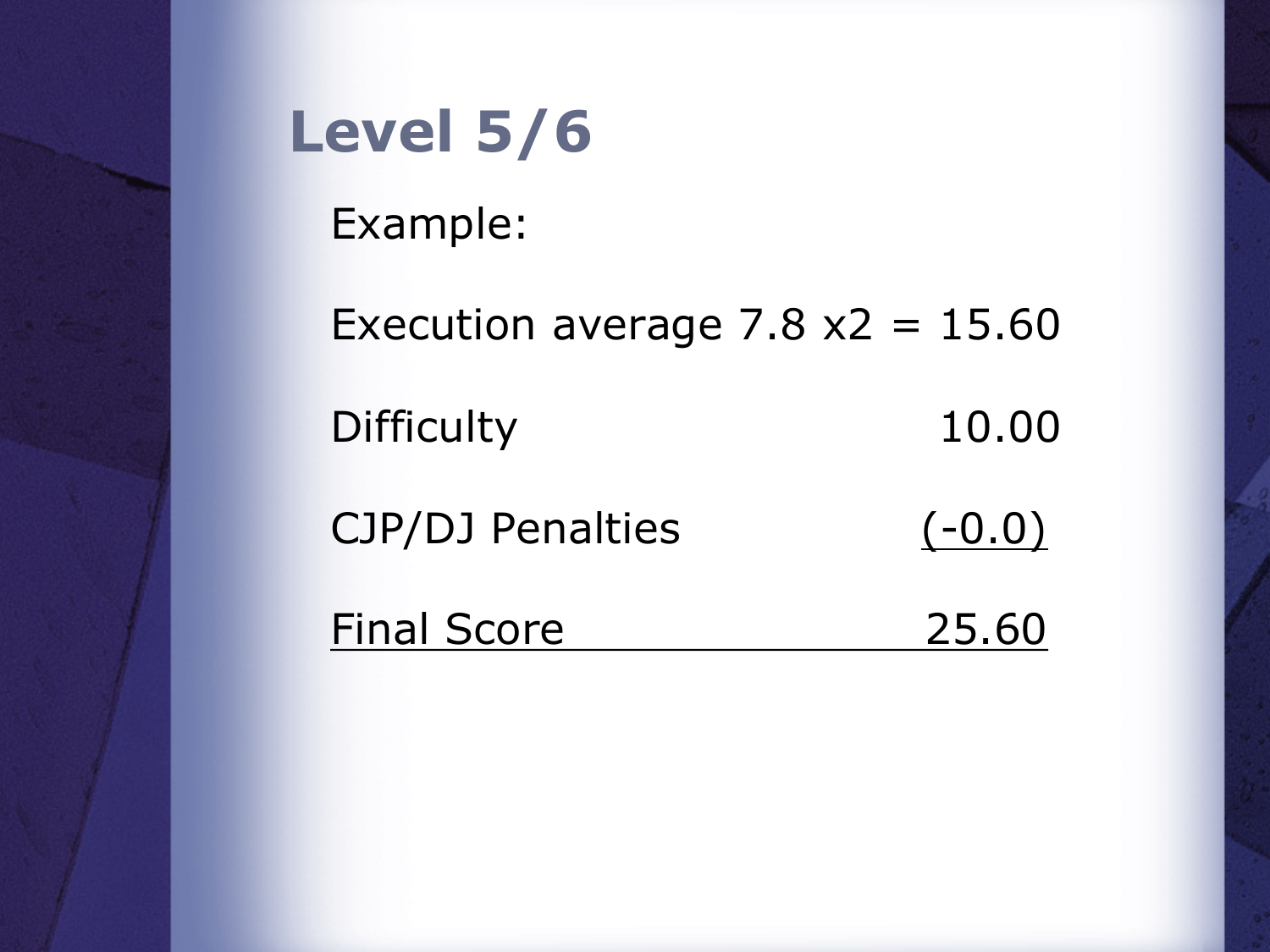| <b>Example 7/8</b>                  |          |
|-------------------------------------|----------|
| Example:                            |          |
| Artistry average                    | 7.2      |
| Execution average 7.8 $x^2$ = 15.60 |          |
| <b>Difficulty</b>                   | 10.00    |
| <b>CJP/DJ Penalties</b>             | $(-0.0)$ |
| <b>Final Score</b>                  | 32.8     |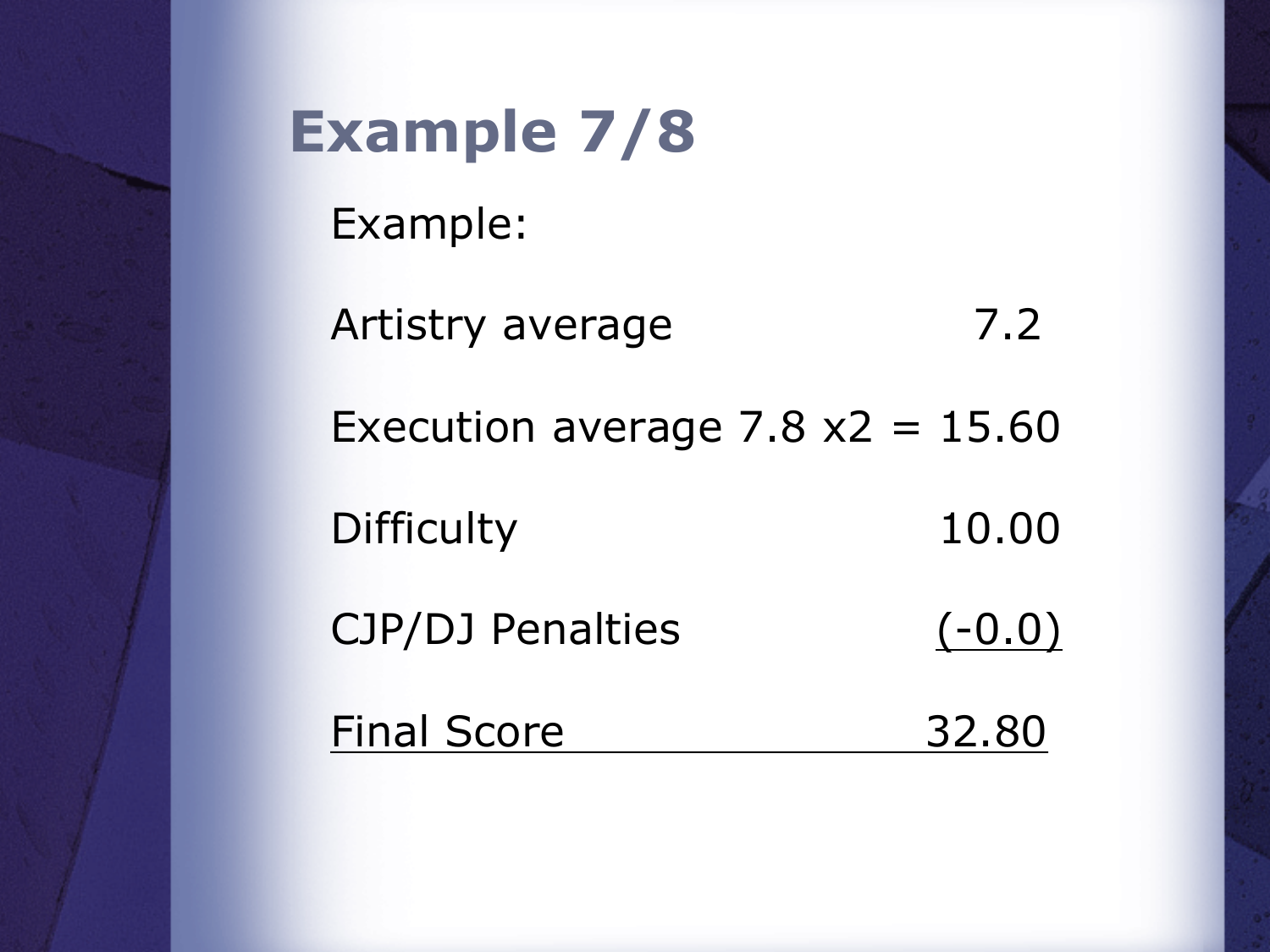### **SCORING**

- § LEVEL 9-10
	- − Total Score =
		- Execution average  $x$  2 + Artistry + **Difficulty**
		- Conversion Chart will convert raw Difficulty to total Difficulty score
- **INTERNATIONAL TRACK** 
	- − Follow FIG rules and score calculation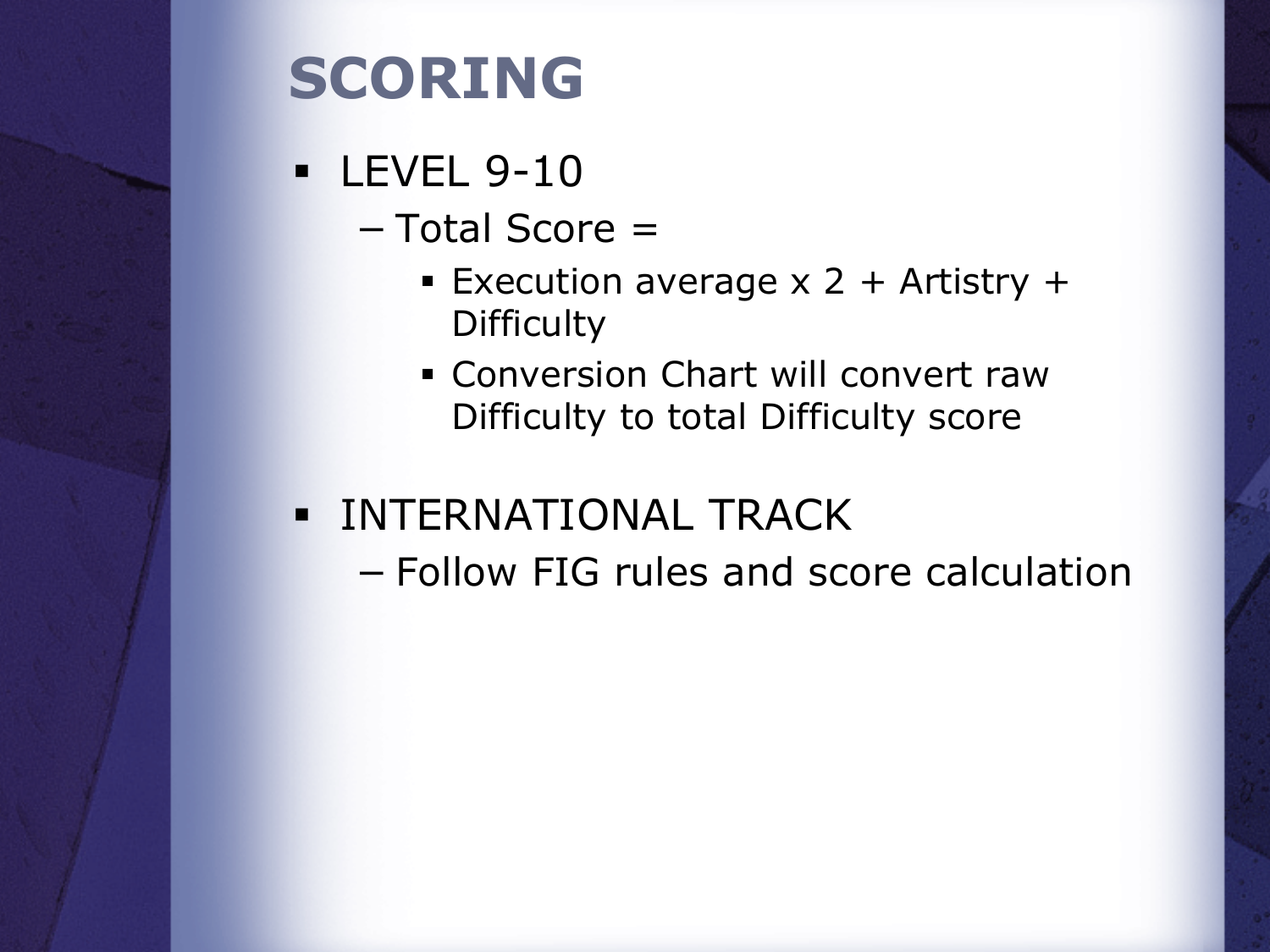| <b>Level 9/10</b>                  |          |
|------------------------------------|----------|
| Example:                           |          |
| Artistry average                   | 7.9      |
| Execution average $8.1 x2 = 16.20$ |          |
| Difficulty (DV 30)                 | 10.00    |
| <b>CJP/DJ Penalties</b>            | $(-0.0)$ |
| <b>Final Score</b>                 | 34.10    |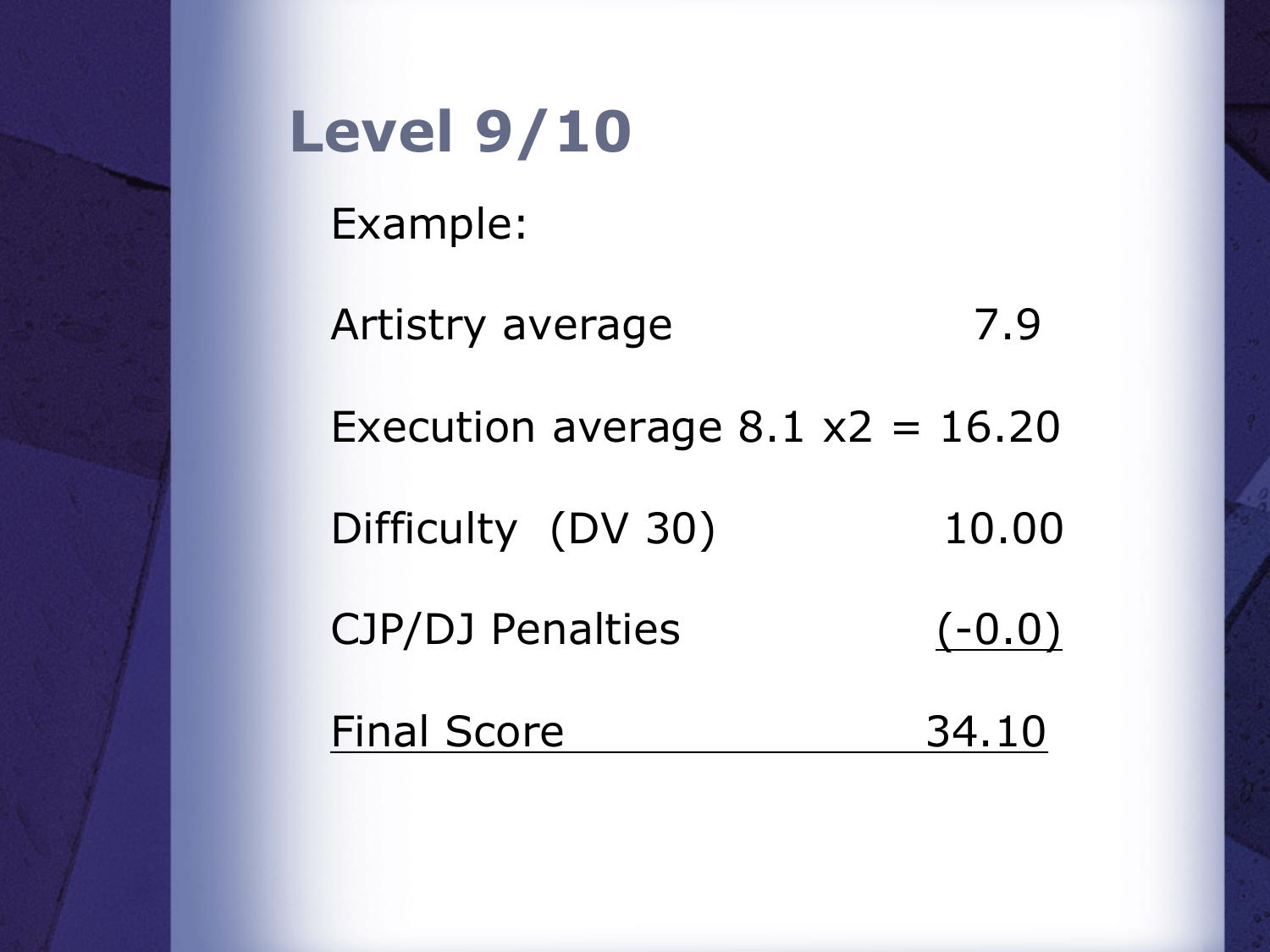# **International 11-16** Example: Artistry average 8.4 Execution average  $8.8 \times 2 = 17.60$ Difficulty 0.5 CJP/DJ Penalties (-0.0) Final Score 26.50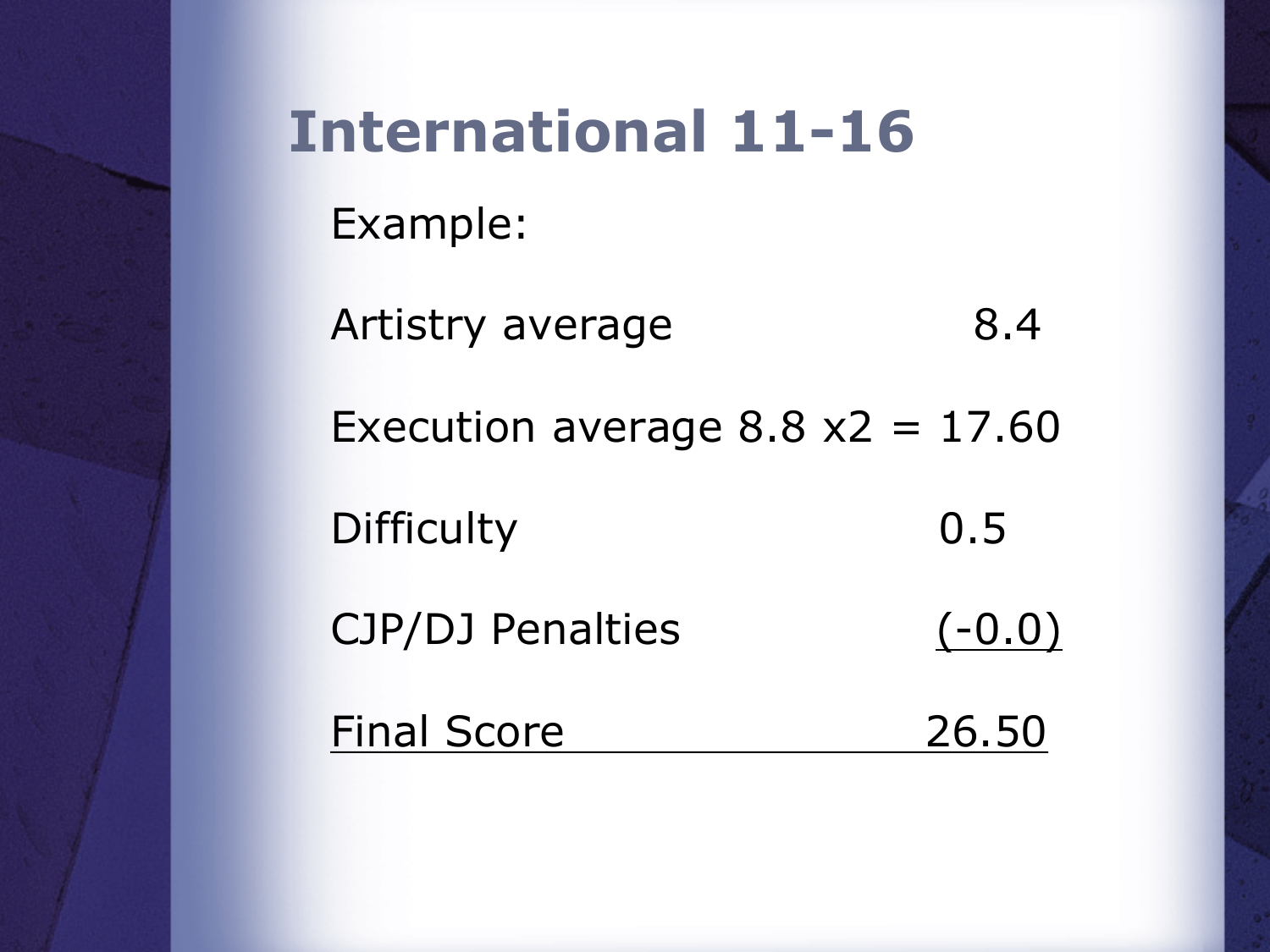# **International 12-18/13-19** Example: Artistry average 8.7 Execution average  $8.5 \times 2 = 17.00$ Difficulty 1.00 CJP/DJ Penalties (-0.0) Final Score 26.70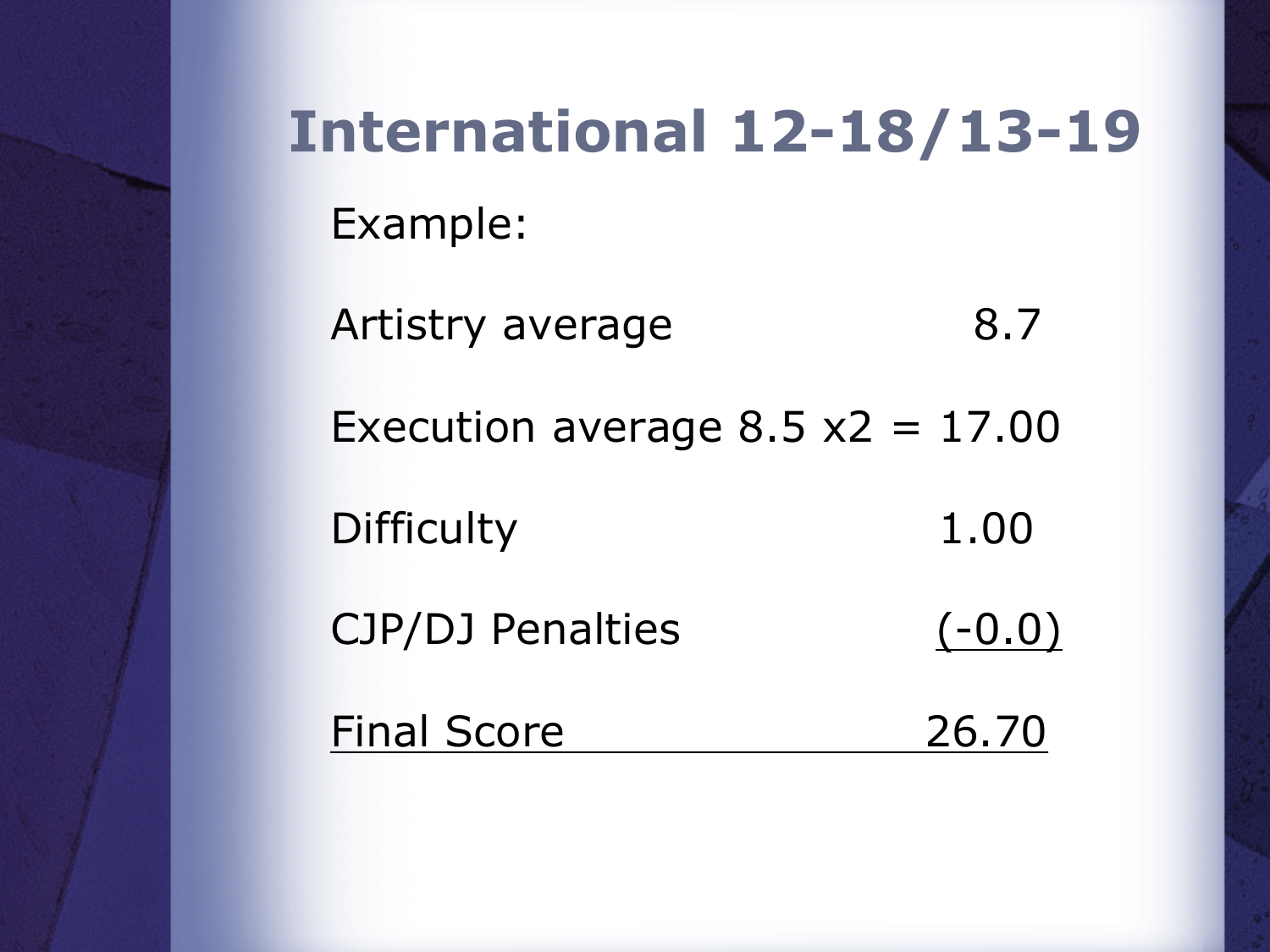# **Qualifying Scores**

§ In the process of being adjusted to the new scoring system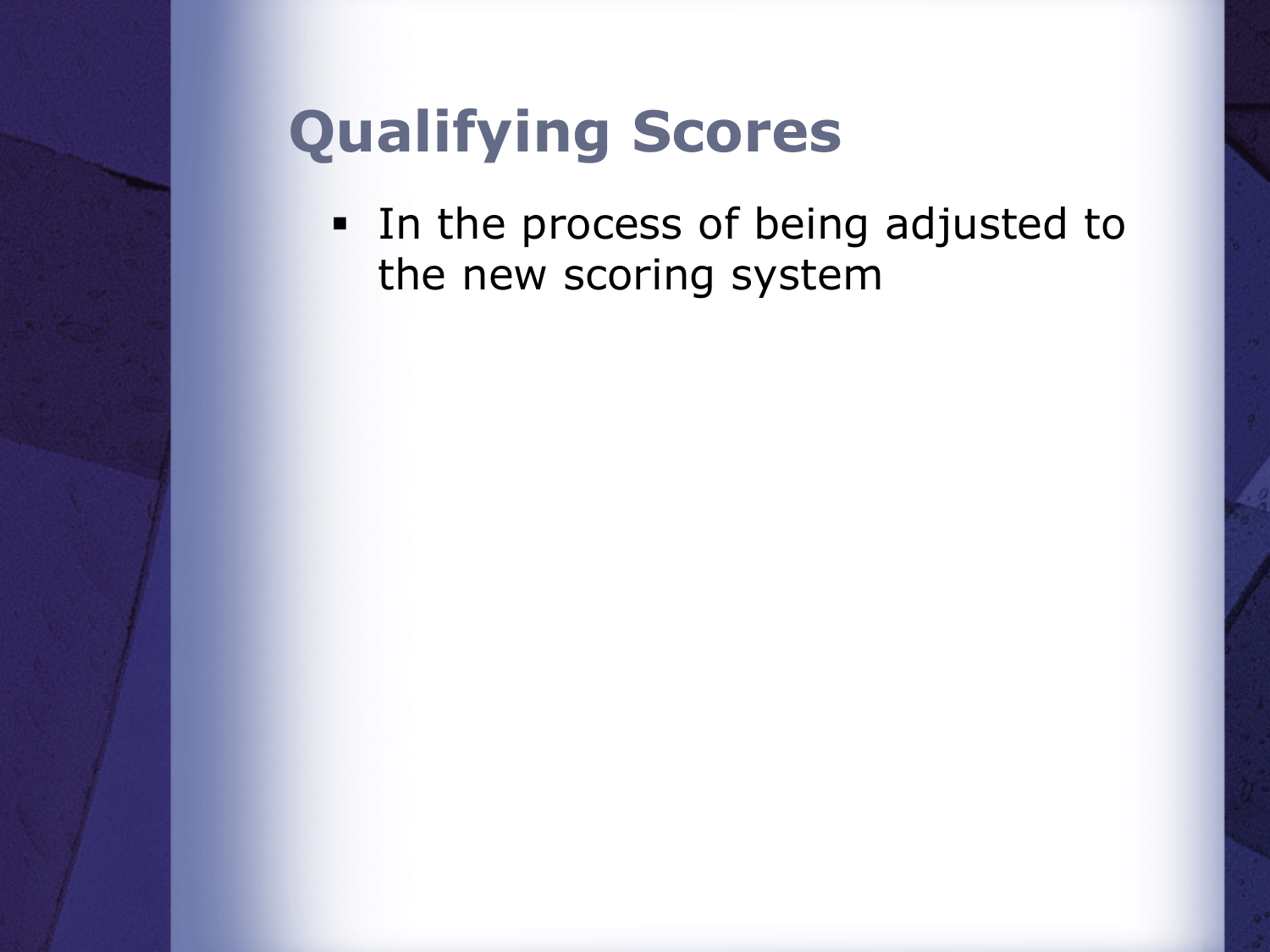# **SKILLS TESTING**

- § Skills Testing to 12-18, 13-19 and Senior Elite
	- − Values will remain the same
	- $-12-18$ 
		- § 50 (Balance and Dynamic)
	- − 13-19
		- § 90 (Balance) and 70 (Dynamic)
	- − Senior
		- 110 (Balance) and 90 (Dynamic)
- **Additional lead evaluators have been** approved for each Region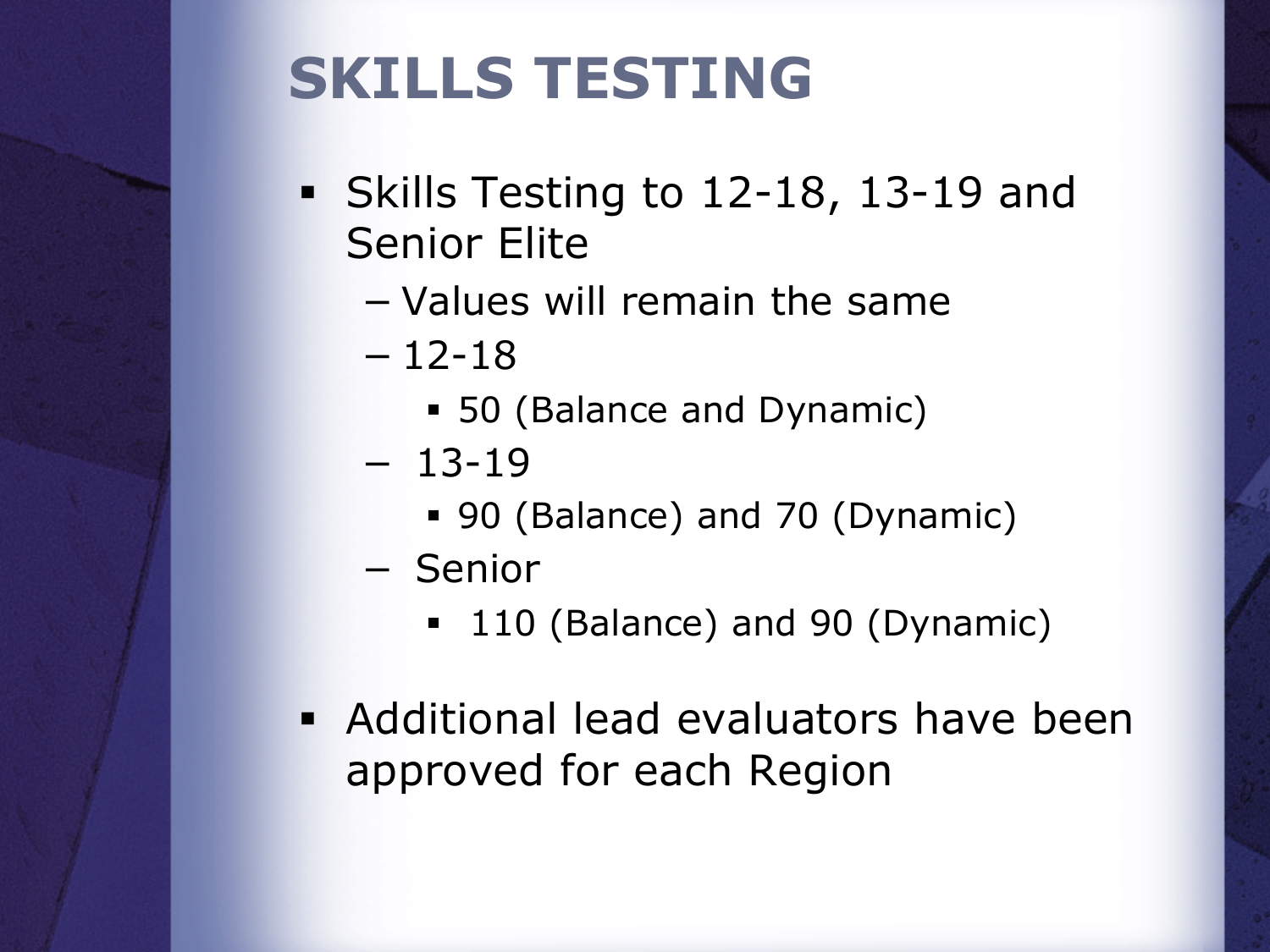# **Sizing**

- JO and International track will use new laser measuring regulations
- Equipment for this process will be used at competitions effective immediately
- Valere Binet has instructions on building the measuring tool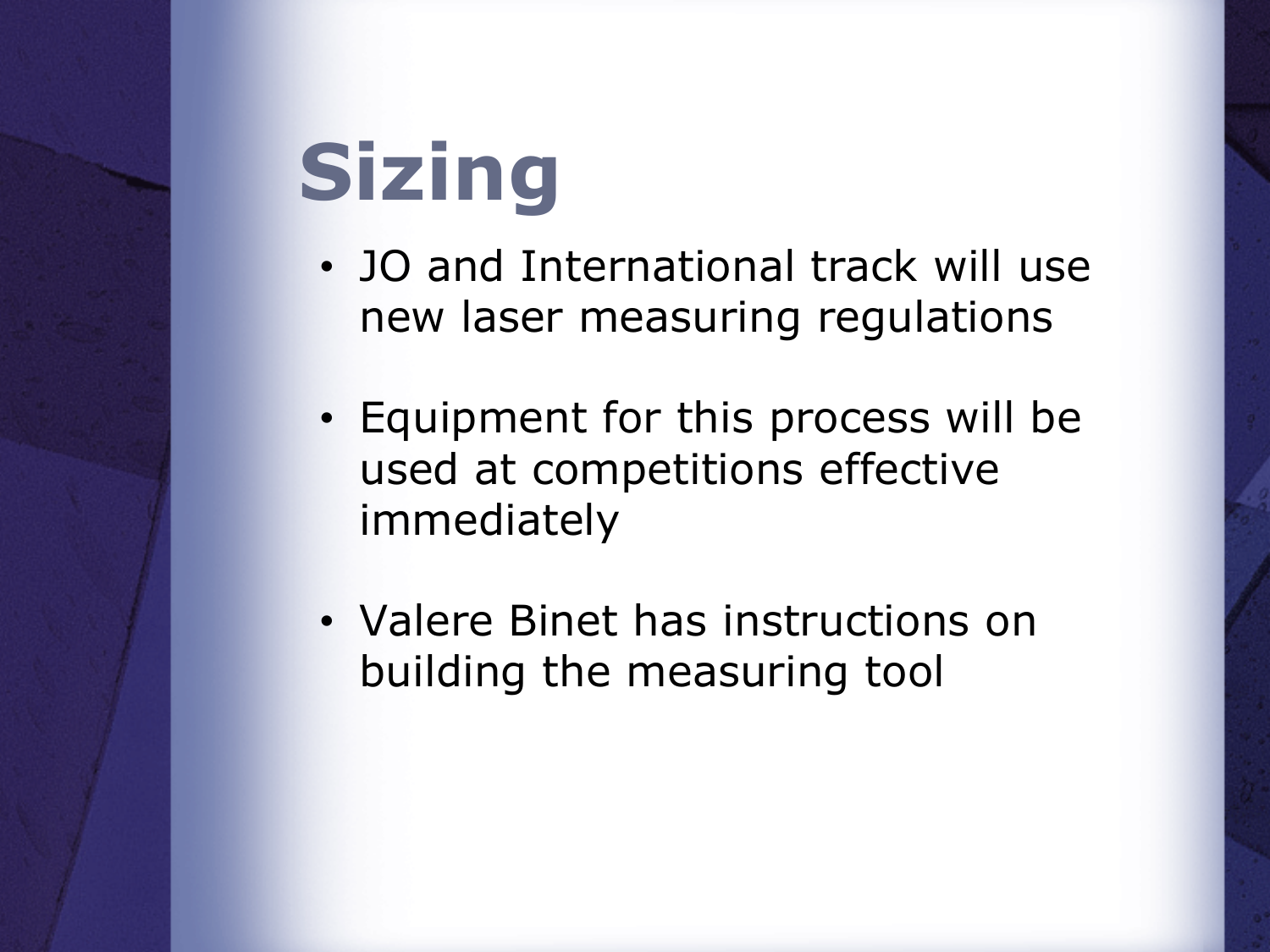# **Age Groups**

- − Locals/State
	- Each Region can choose but must have a minimum of 2 age groups for levels 5-8
- − Regionals
	- § 2 age groups

```
− 13-
```

```
-14+
```
- − Nationals
	- No age groups at any level
	- § Categories with more then 20 entries will be broken down by birthdates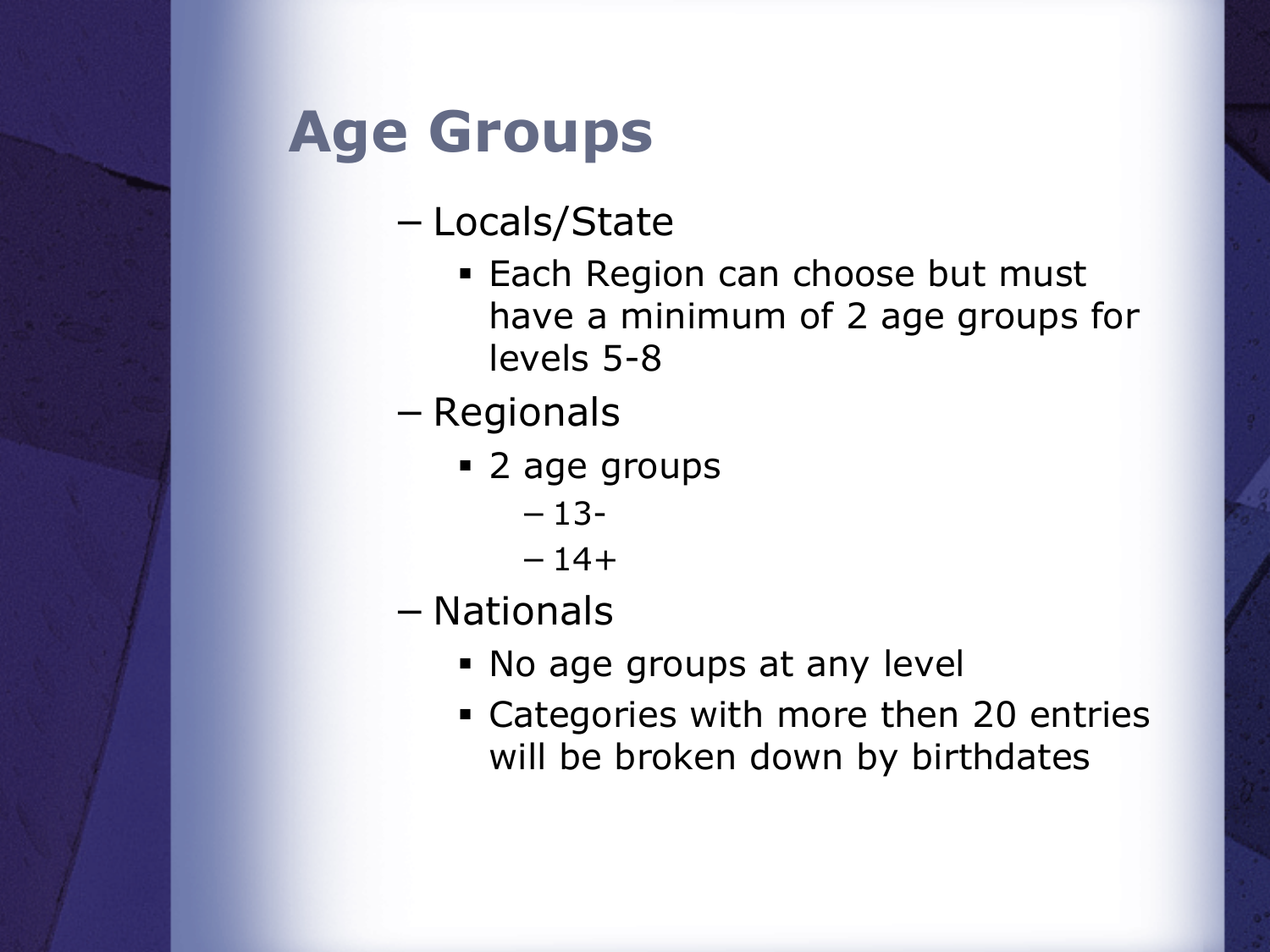# **Tariff Sheets**

- § Anything that receives credit or special requirement value MUST be on the tariff sheet
- Out of order is a .3 for levels 5-10
- § Routines with lyrics must be noted on the tariff sheet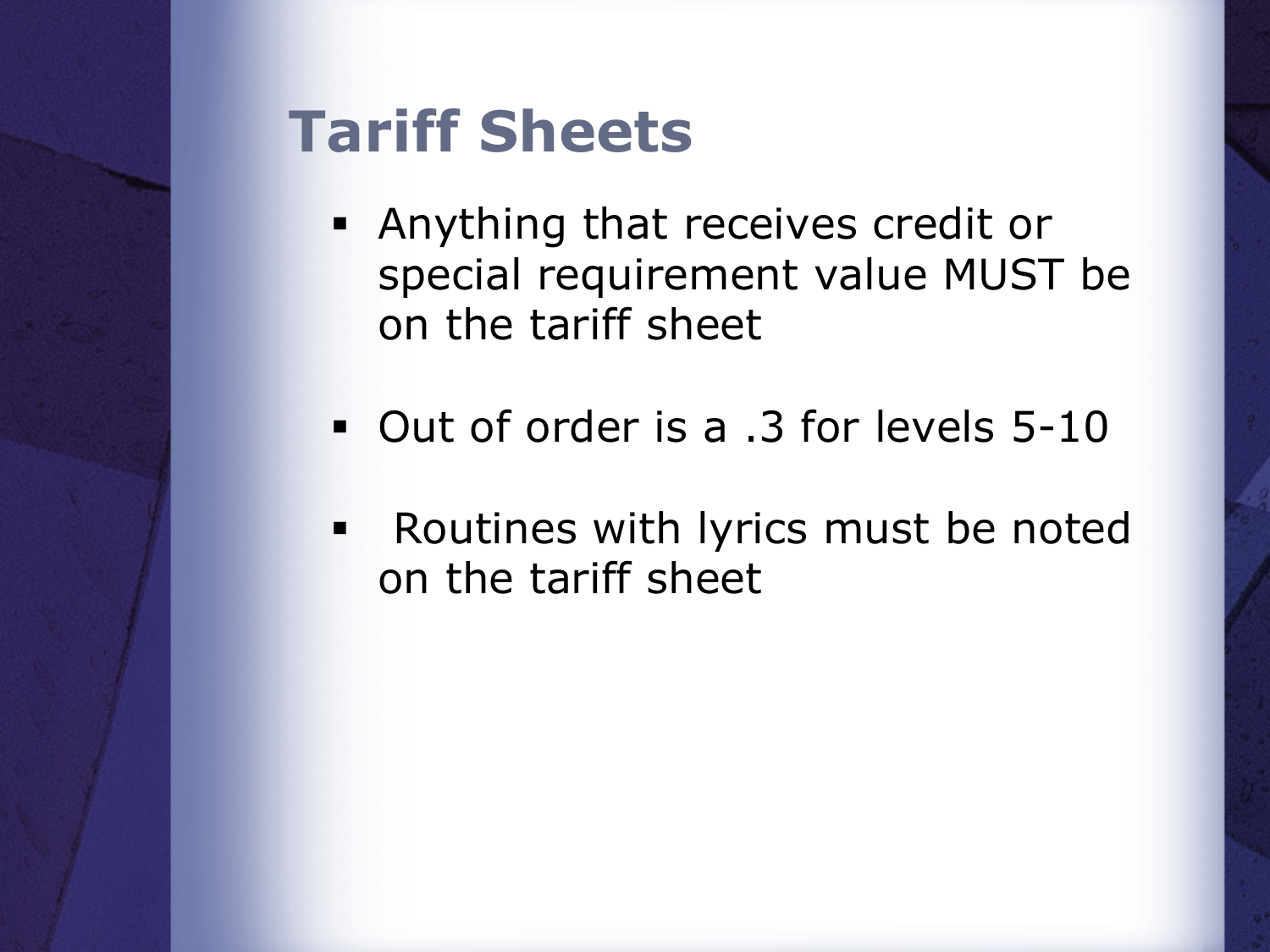# **"Crab" Position**

- The -.3 penalty for "crab" position still is in place, however it refers to a situation where the athlete is "hooking" their legs or stopping in that position.
- **This video shows an individual where** the athlete is passing through the position but would not receive a deduction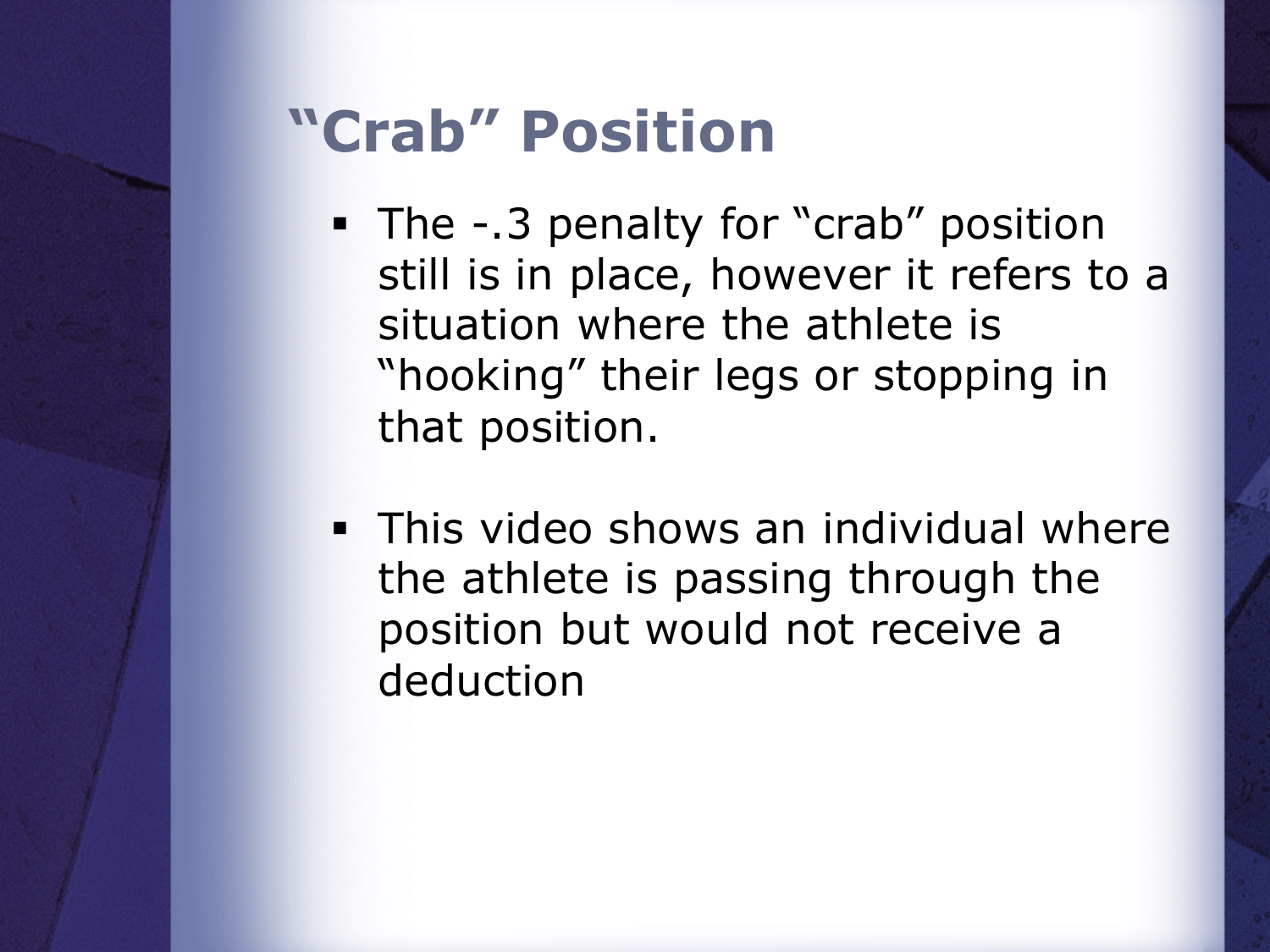# **Additional Clarifications**

**• Additional clarifications may come** out following the intercontinental judge's course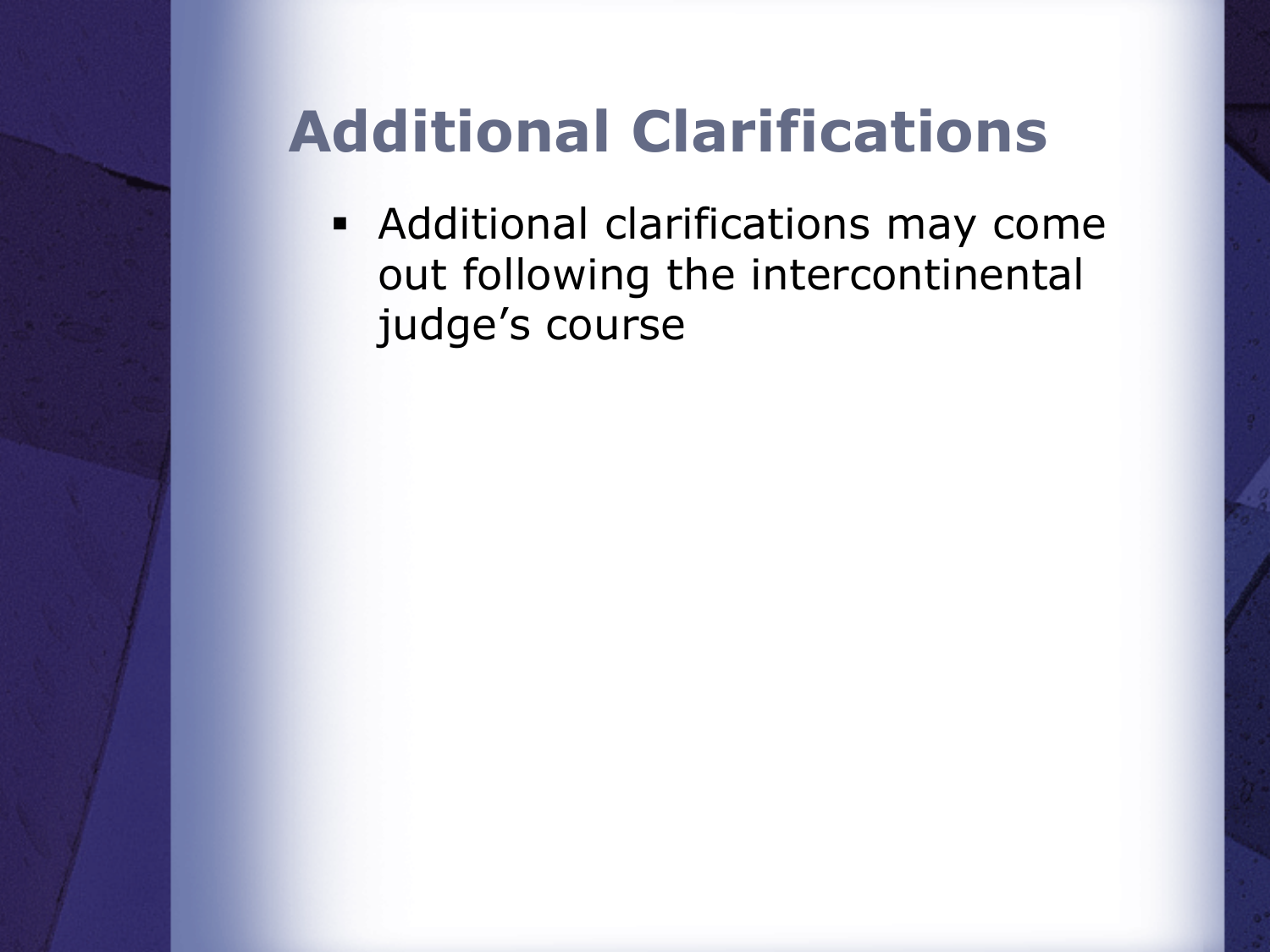### **Falls and Execution Errors**

- § Old Rule:
	- − Execution errors taken in addition to the -1.0 fall

- § New Rule:
	- − -1.0 max deduction for a fall; no other deductions can be applied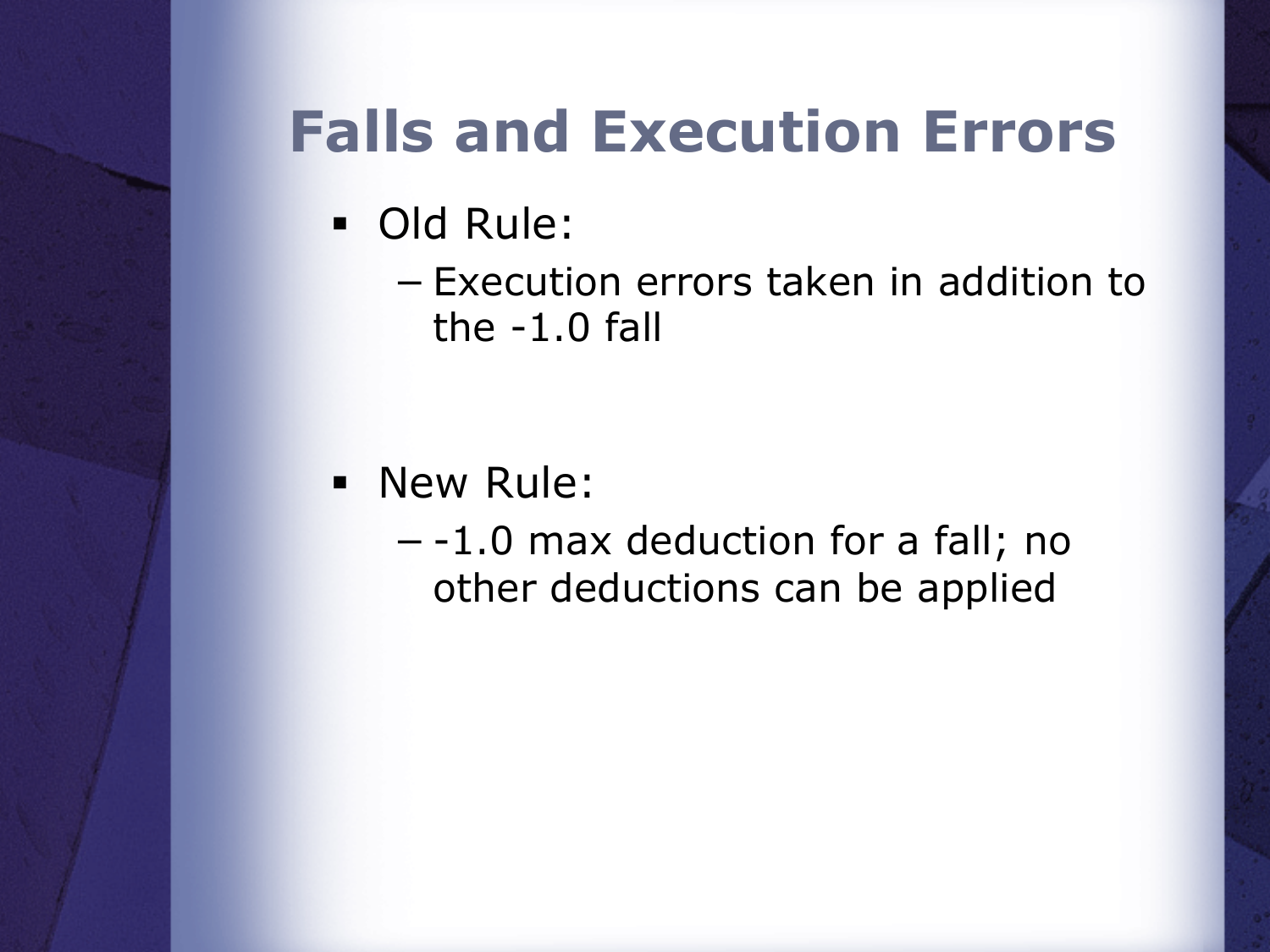### **".9 Rule" for Groups**

- § Old Rule:
	- − Once 2/3 partners were in place and the top starts climbing, any slips and falls off the pyramid received a -.9 time fault

- § New Rule:
	- − All partners must be in place to receive the -.9